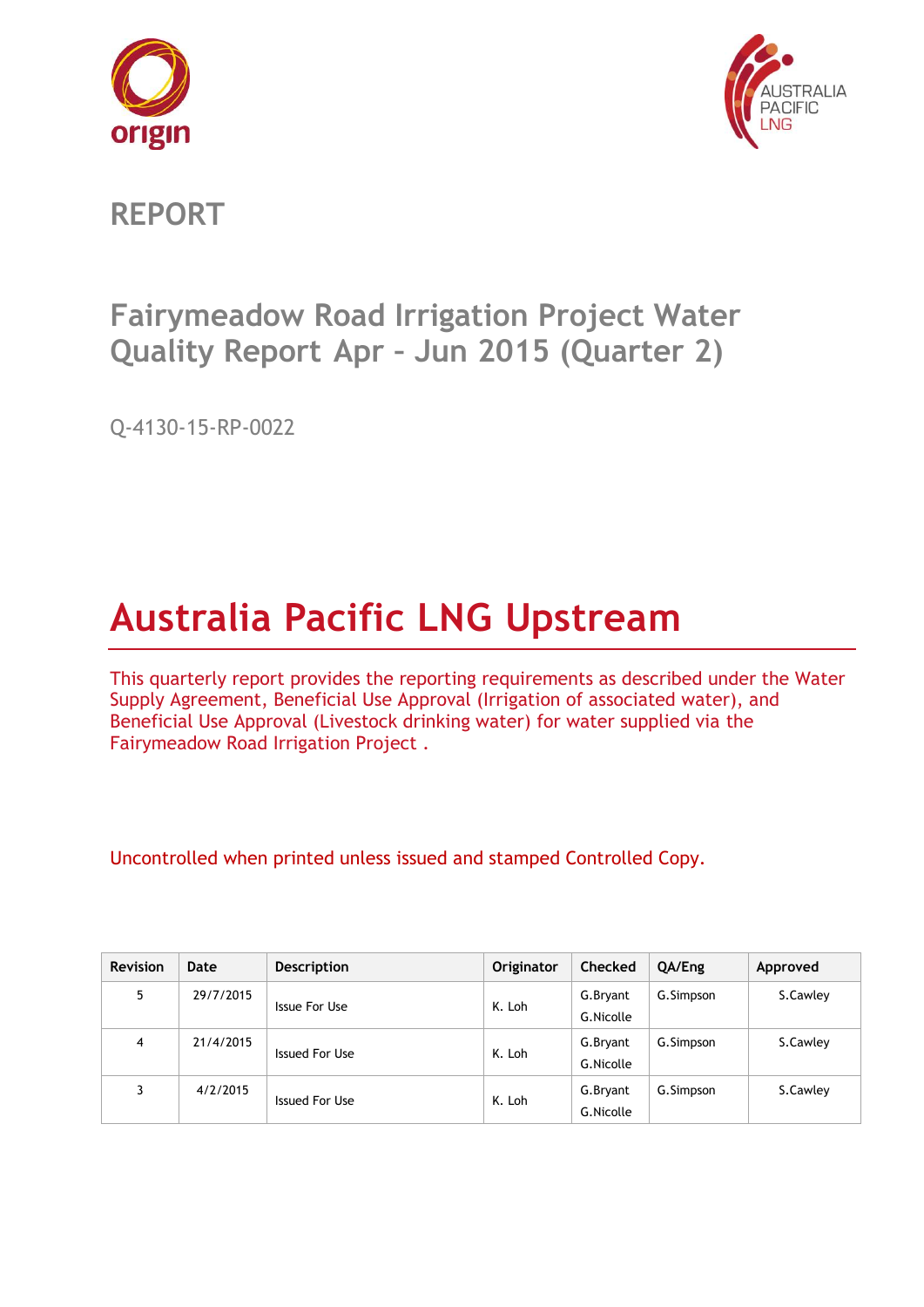# **Release Notice**

This document is available through the Australia Pacific LNG Upstream Phase 1 Project controlled document system TeamBinder™. The responsibility for ensuring that printed copies remain valid rests with the user. Once printed, this is an uncontrolled document unless issued and stamped Controlled Copy.

Third-party issue can be requested via the Australia Pacific LNG Upstream Project Document Control Group.

## **Document Conventions**

The following terms in this document apply:

- **Will**, **shall** or **must** indicate a mandatory course of action
- **Should** indicates a recommended course of action
- **May** or **can** indicate a possible course of action.

## **Document Custodian**

The custodian of this document is the Australia Pacific Upstream Project – Environmental Compliance Manager. The custodian is responsible for maintaining and controlling changes (additions and modifications) to this document and ensuring the stakeholders validate any changes made to this document.

# **Deviations from Document**

Any deviation from this document must be approved by the Australia Pacific Upstream Project – Environmental Compliance Manager.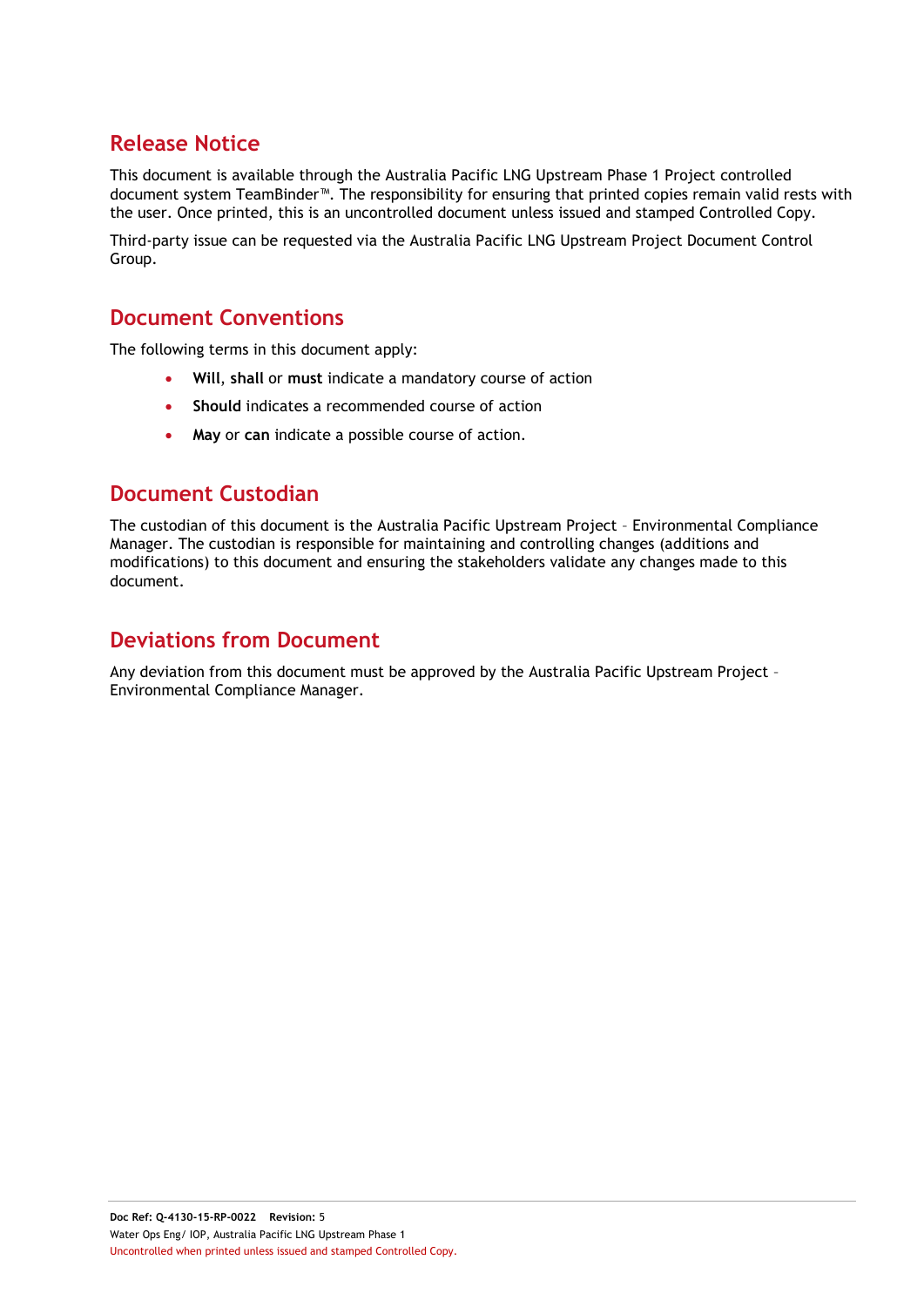# **Table of Contents**

# **List of Tables**

| Table 2: FRIP Water Quality Report for Quarter 1 2015 at Sample Point 4120-2 ex Talinga WTF 6   |  |
|-------------------------------------------------------------------------------------------------|--|
| Table 3: FRIP Water Quality Report for Quarter 1 2015 at Sample Point 4520-2 ex Condabri WTF  8 |  |

# **List of Figures**

|--|--|--|--|--|--|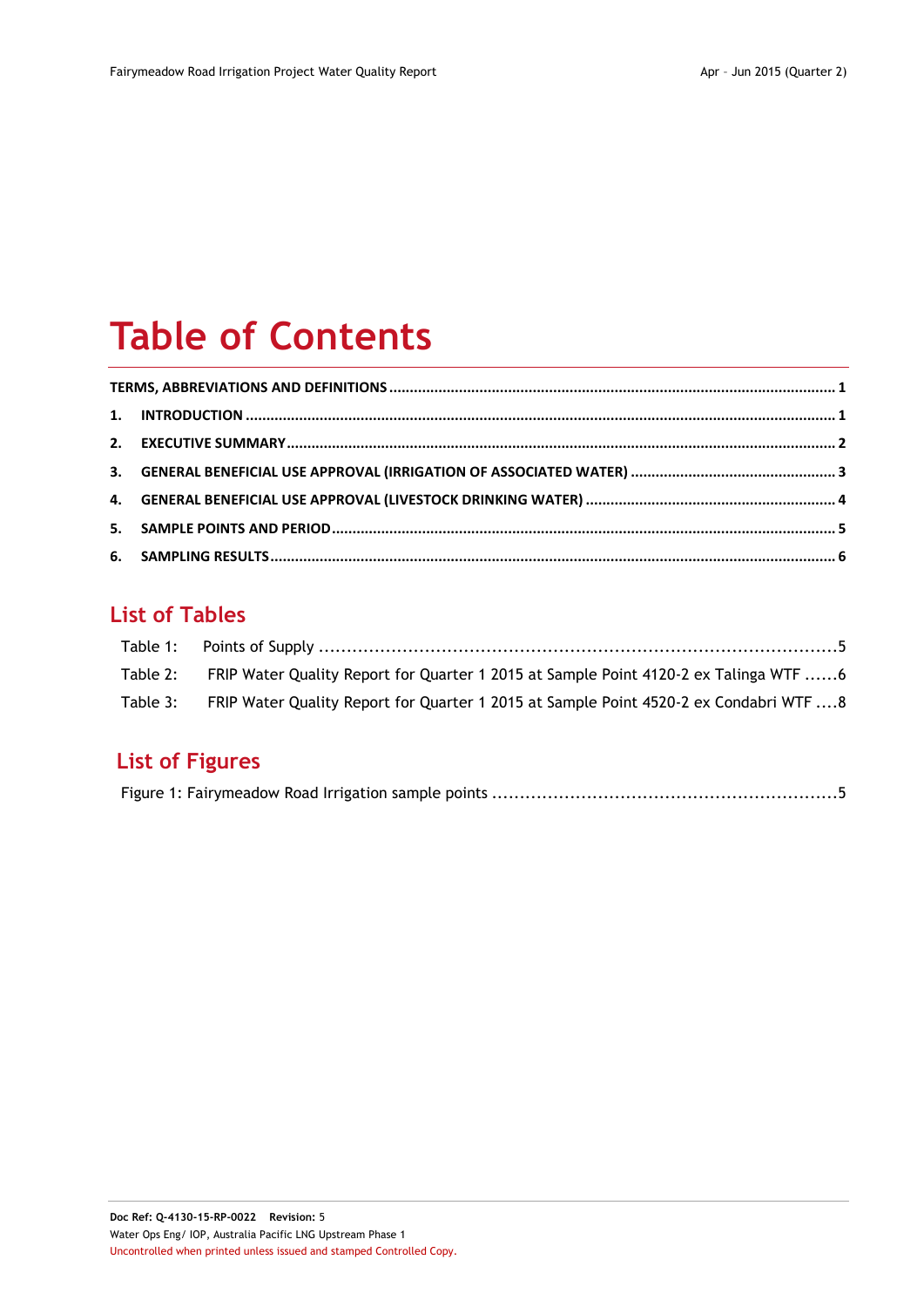# <span id="page-3-0"></span>**Terms, Abbreviations and Definitions**

| Term/Abbreviation                              | Definition                                                                                                                                             |
|------------------------------------------------|--------------------------------------------------------------------------------------------------------------------------------------------------------|
| Australia Pacific LNG                          | Australia Pacific LNG Pty Limited                                                                                                                      |
| <b>BUA</b>                                     | Beneficial use approval                                                                                                                                |
| <b>CSG</b>                                     | Coal seam gas                                                                                                                                          |
| CSG water                                      | Refers to all CSG water streams, including untreated and treated CSG water                                                                             |
| <b>DEHP</b>                                    | Department of Environment and Heritage Protection (formerly part of DERM)                                                                              |
| <b>Fairymeadow Road</b><br>Irrigation pipeline | Refers to the distribution water pipeline which will transfer treated CSG water, in<br>either direction, between the Monreagh dam and the Condabri WTF |
| Monreagh dam                                   | Refers to the irrigation storage dam of operating capacity 1873 ML treated water<br>storage located on the Monreagh property                           |
| Supplier                                       | Australia Pacific LNG                                                                                                                                  |
| <b>Treated CSG water</b>                       | CSG water stream that has been treated to a quality such that it is suitable for its<br>end use                                                        |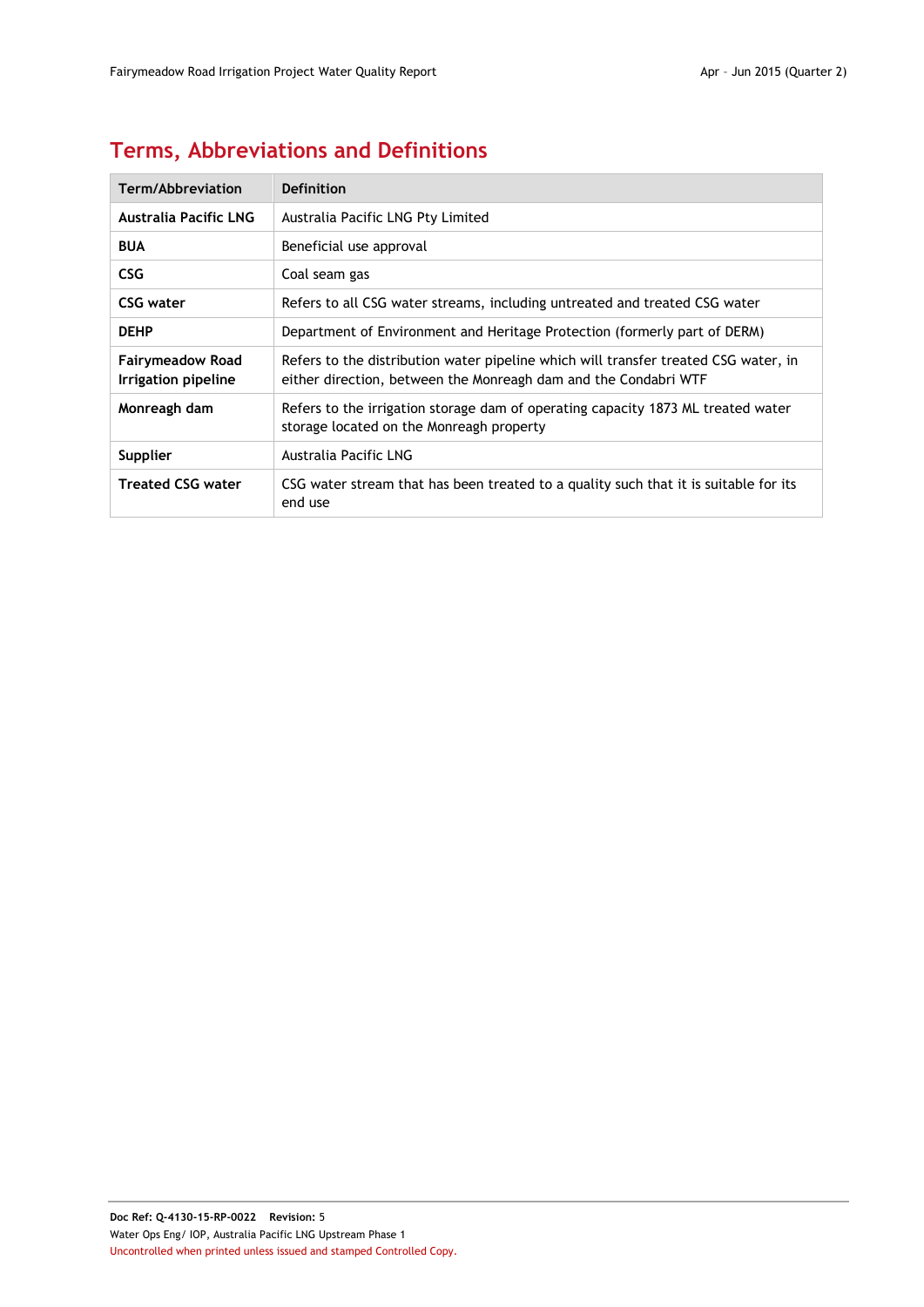### <span id="page-4-0"></span>**1. Introduction**

Australia Pacific LNG Pty Limited (Australia Pacific LNG) is a coal seam gas (CSG) to liquefied natural gas (LNG) joint venture between Origin Energy, Conoco Phillips and the Sinopec Group. The Australia Pacific LNG project proposes to supply CSG from the Walloons gas fields in south central Queensland to an LNG plant located on Curtis Island, near Gladstone, on the central Queensland coast.

To produce gas from a coal seam, the CSG water in the reservoir must first be withdrawn using a lift pump installed in the gas well. Flow from the gas well is separated into water and gas, from which the CSG water is distributed to a Water Treatment Facility (WTF). Water supplied to the Fairymeadow Road Irrigation Project (FRIP) is sourced from two WTFs – the Talinga WTF, and the Condabri WTF.

In supplying water to landholders via the FRIP, Australia Pacific LNG is obliged to comply with the following instruments:

- Water Supply Agreements (WSAs),
- General Beneficial Use Approval Irrigation of associated water (the Irrigation General BUA) issued by (DEHP) in December 2013; and
- The General Beneficial Use Approval Associated water (including coal seam gas water), otherwise known as Stock General BUA issued by DEHP in May 2014.

The *Stock General BUA* still requires domestic, stock, stock intensive drinking water and water for incidental land management activities to be compliant with the requirements of the ANZECC guidelines Tables 4.3.1 – 4.3.3 inclusive.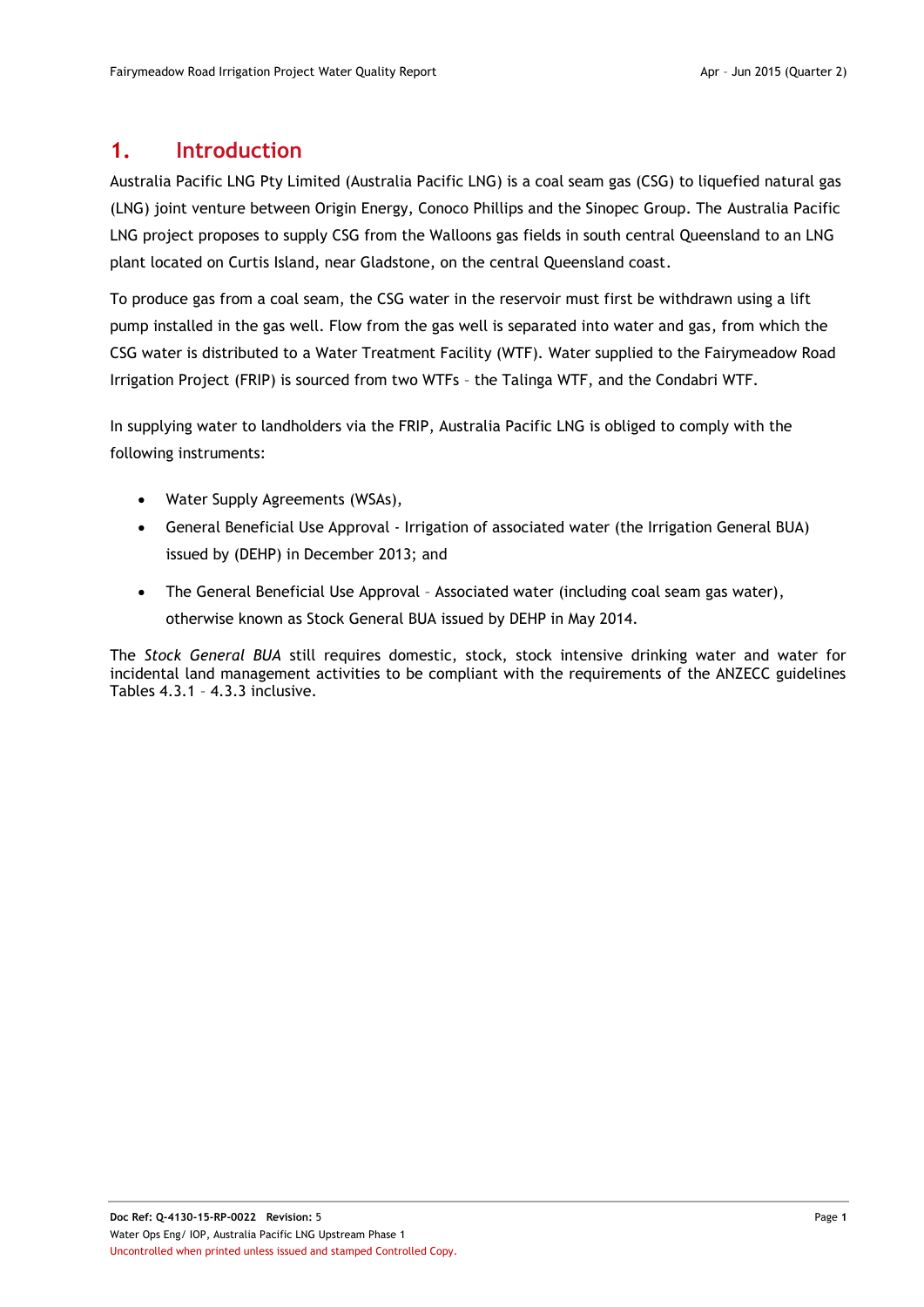## <span id="page-5-0"></span>**2. Executive Summary**

This Quarter 2 report covers sampling from April 2015 to end July 2015 i.e. second quarter of 2015.

#### **Water Quality Ex- Talinga WTF (Sample Point 4120-2)**

30 water quality parameters were sampled [\(Table 2\)](#page-9-1). None of the parameters exceeded any of the specified irrigation or stock drinking water limits stated within the WSA and the BUAs (refer Section [6\)](#page-9-0).

Radionuclide results were provided in the FRIP Quality Report 2015 Quarter 1, hence not a requirement for inclusion in this report.

#### **Water Quality Ex- Condabri WTF (Sample Point 4520-4)**

35 water quality parameters including radionuclides were sampled [\(Table 3\)](#page-11-0). None of the 35 parameters exceeded any of the specified irrigation or stock drinking water limits stated within the WSA and the BUAs (refer Section [6\)](#page-9-0).

#### **Additional Information**

- 1. The last water samples at Condabri and Talinga were obtained on the end of March and early April respectively.Hence, Talinga has one more water sample compared to Condabri for Quarter 2 of 2015.
- 2. Laboratory testing of radionuclides in water samples take approximately 4 to 6 weeks. This waiting time contributes to the publication date of these quarterly reports.
- 3. The tests for radionuclides at both Talinga and Condabri WTFs are now conducted on a 6 monthly basis<sup>1</sup> - this was attributed to the fact that three consecutive samples were shown to be less than 50% of the Stock BUA water quality limits

 $\overline{a}$ 

<sup>&</sup>lt;sup>1</sup> as mentioned in the FRIP Quality Report 2014 Quarter 2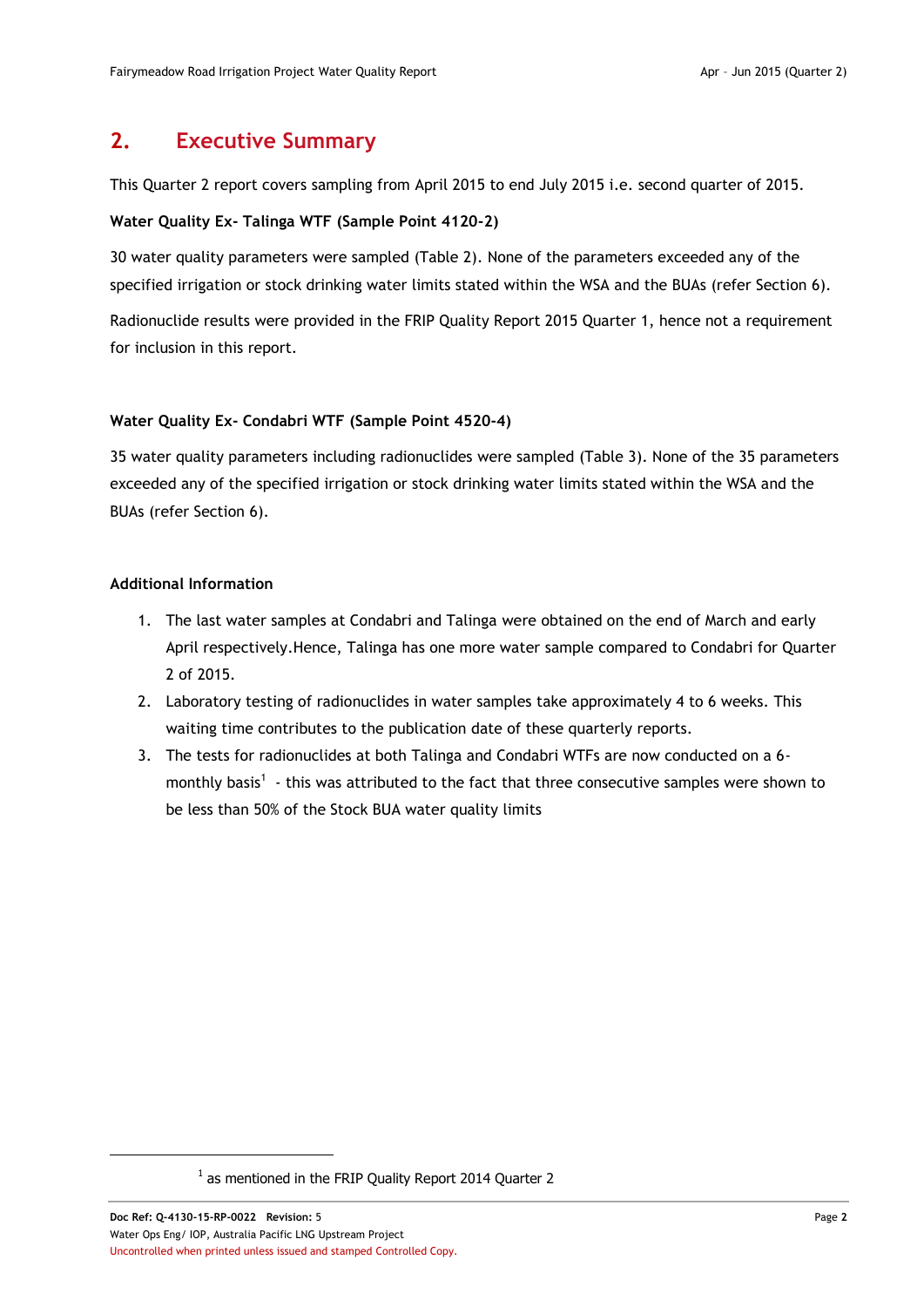## <span id="page-6-0"></span>**3. General Beneficial Use Approval (Irrigation of Associated Water)**

Further to the WSA, the Department of Environment and Heritage Protection (DEHP) issued the standards expected for the irrigation of CSG water via the Irrigation General BUA in December 2013. DEHP has designed these standards to ensure that the irrigation of CSG water carries no greater risk than what is acceptable for any other irrigation scheme.

The Irrigation General BUA can be accessed at

[http://www.ehp.qld.gov.au/management/non-mining/documents/general-bua-irrigation-of-associated](http://www.ehp.qld.gov.au/management/non-mining/documents/general-bua-irrigation-of-associated-water.pdf)[water.pdf](http://www.ehp.qld.gov.au/management/non-mining/documents/general-bua-irrigation-of-associated-water.pdf)

The BUA monitoring requires at a minimum:

- fortnightly sampling for SAR, pH and EC; and
- initially monthly for other parameters, and then six-monthly after three consecutive detects which is less than 50 per cent of the water quality parameters listed in the BUA Appendix 1.

Water quality results for the Quarter 2 of 2015 are attached in Section 7. **All** water quality results sampled were compliant with the Irrigation General BUA. Section [2](#page-5-0) discusses these results.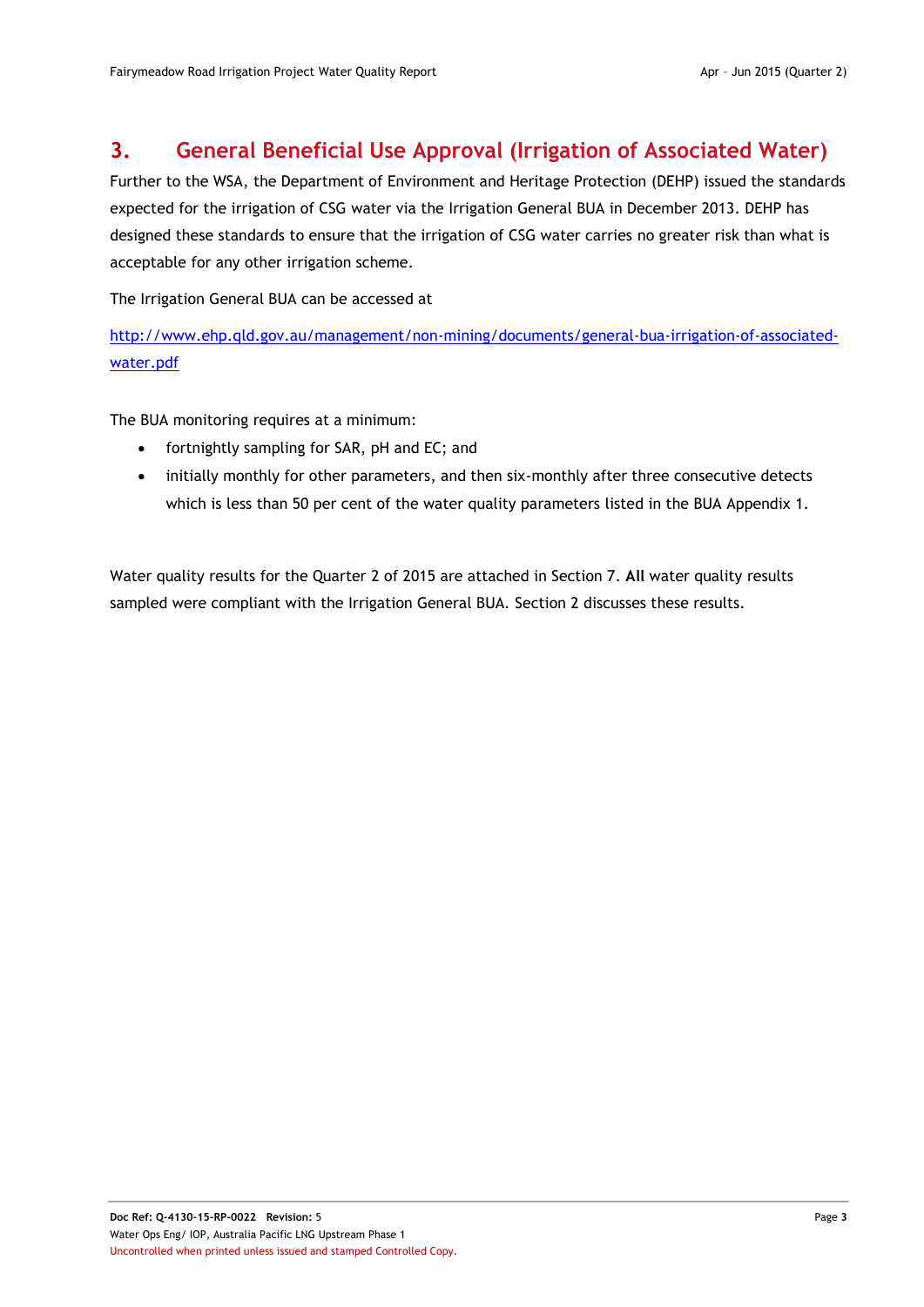# <span id="page-7-0"></span>**4. General Beneficial use Approval (Livestock Drinking Water)**

DEHP has detailed the standards expected for a range of other beneficial uses of CSG water, including livestock watering. These standards were designed to ensure that CSG water is appropriately conditioned for the purpose authorised.

The Stock General BUA can be accessed at

<http://www.ehp.qld.gov.au/management/non-mining/documents/general-bua.pdf>

Water quality results for the Quarter 1 of 2015 are attached in Section 7. **All** water quality results sampled were compliant with the Stock General BUA. Section [2](#page-5-0) discusses these results.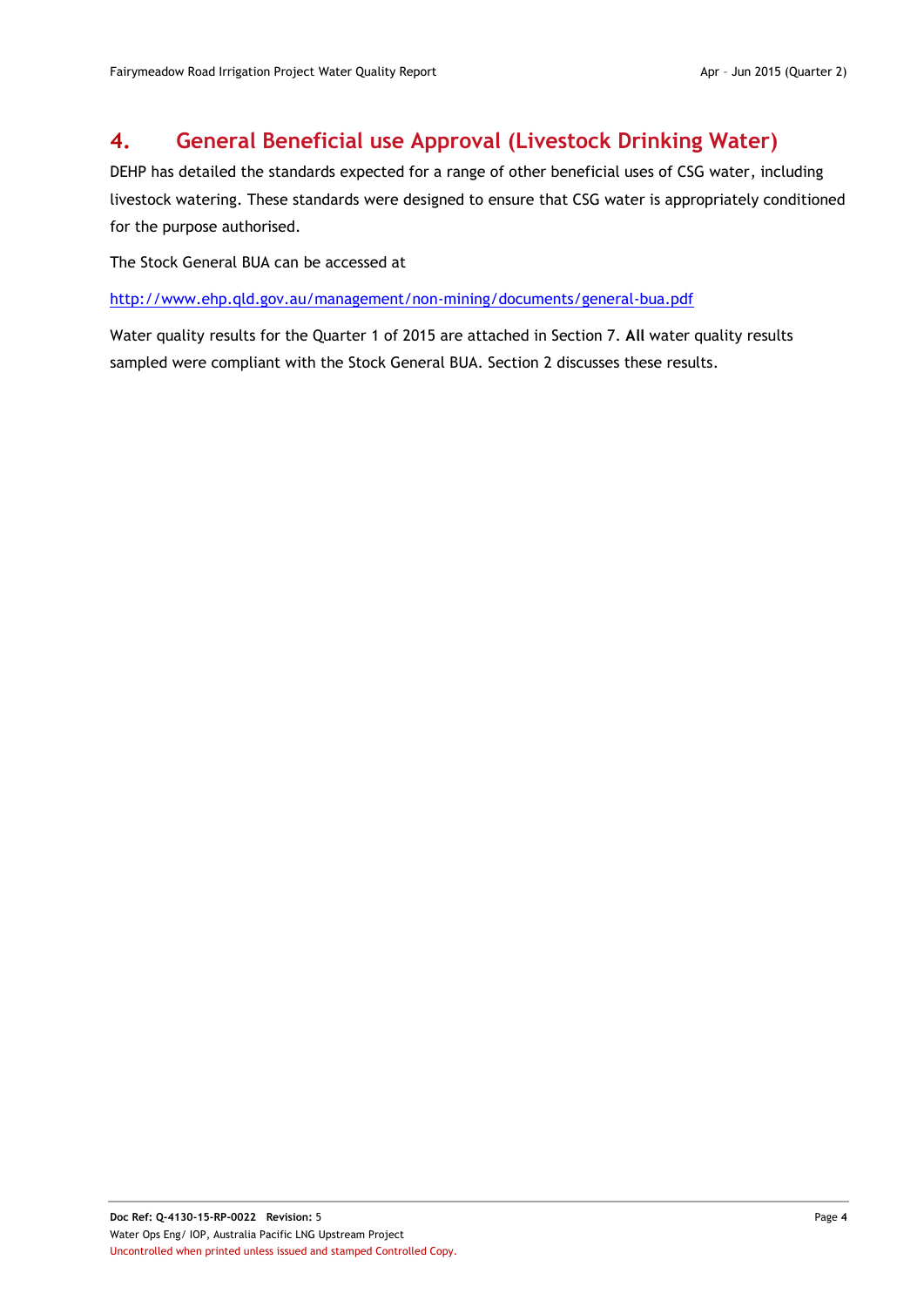# <span id="page-8-0"></span>**5. Sample Points and Period**



**Figure 1: Fairymeadow Road Irrigation sample points**

<span id="page-8-2"></span>As the Scheme Operator, Australia Pacific LNG monitors the quality of the Resource entering the Scheme at two (2) Points of Supply as shown in [Figure 1.](#page-8-2) Their locations are described in [Table 1.](#page-8-1)

#### <span id="page-8-1"></span>**Table 1: Points of Supply**

| Point of Supply Sample point No. | <b>Description</b>         | <b>Longitude</b> | Latitude                  |
|----------------------------------|----------------------------|------------------|---------------------------|
| 4520-4                           | Downstream of Condabri WTF | 150°11'26.53830" | $-26^{\circ}48'11.33383"$ |
| 4120-2                           | Downstream of Talinga WTF  | 150°20'52.37844" | $-26^{\circ}45'14.95502"$ |

The water sampling results in this report are from:

- Talinga sample point 4120-2 between April 2015 to June 2015; and
- Condabri sample point 4520-4 for the same period.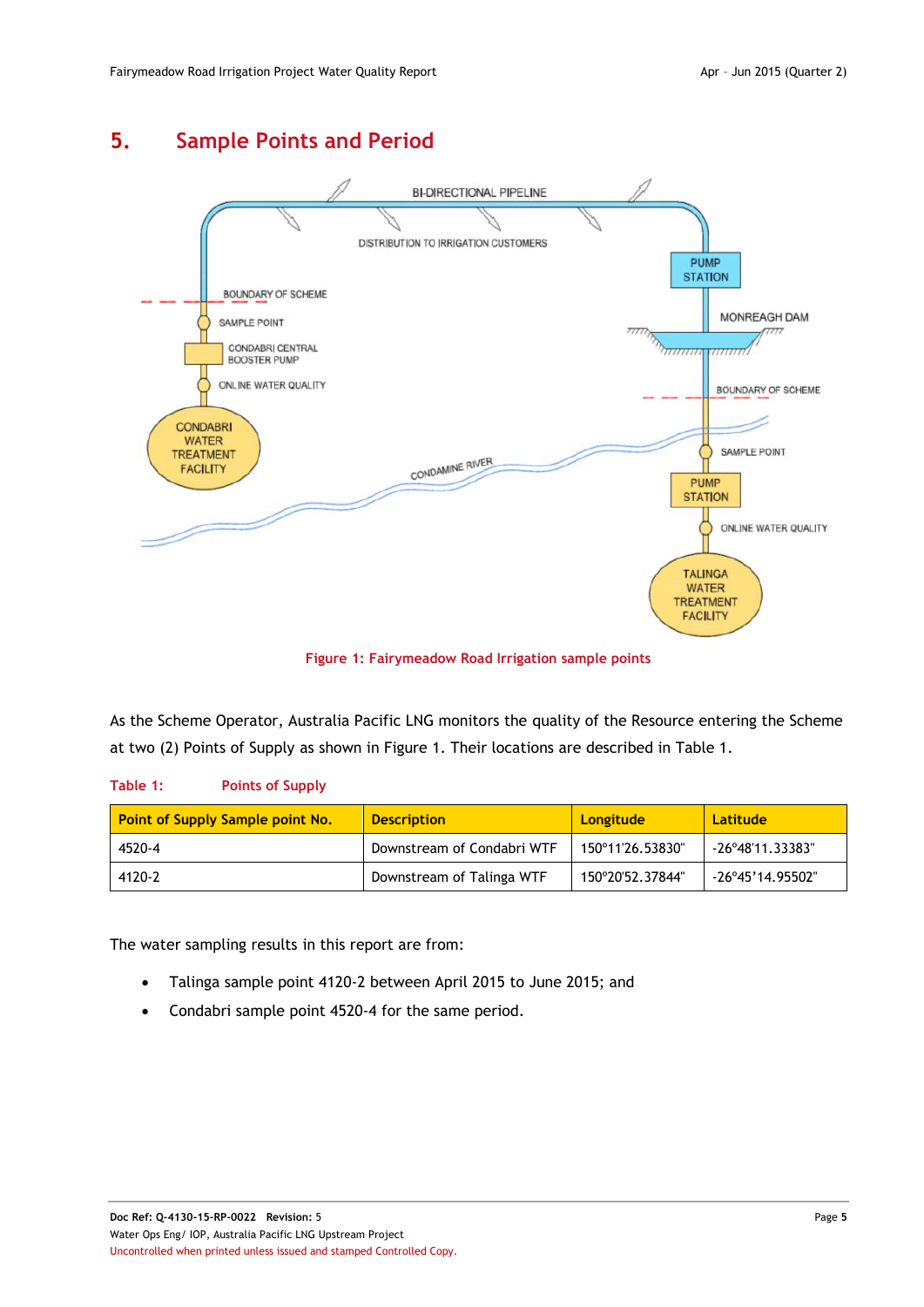# **6. Sampling Results**

#### **Table 2: FRIP Water Quality Report for Quarter 2 2015 at Sample Point 4120-2 ex Talinga WTF**

<span id="page-9-1"></span><span id="page-9-0"></span>

| Sample Point 4120-2            |                          |                                              |                               |                | Monitoring Results for the Quarter 2 Reporting Period |                                          |                                   |                                   |                                |                    |                                                 |  |  |
|--------------------------------|--------------------------|----------------------------------------------|-------------------------------|----------------|-------------------------------------------------------|------------------------------------------|-----------------------------------|-----------------------------------|--------------------------------|--------------------|-------------------------------------------------|--|--|
|                                | WSA Water Quality Limit  | <b>Irrigation BUA Water Quality</b><br>Limit | Stock BUA Water Quality Limit | uits           | Total Number of<br>Taken<br>Samples                   | Parameter<br>Number of Times<br>Detected | Minimum Detected<br>Concentration | Maximum Detected<br>Concentration | Mean Detected<br>Concentration | ង្នុ<br>Percentile | (F-fornightly; M-monthly)<br>Sampling Frequency |  |  |
| pH                             | $6.0 - 8.5$              | $6.0 - 8.5$                                  | $\blacksquare$                | $\overline{a}$ | 7                                                     | 7                                        | 7.7                               | 8.1                               | 7.9                            | 8.07               | $\mathsf F$                                     |  |  |
| <b>Electrical Conductivity</b> | 1000                     | 950                                          | $\overline{\phantom{a}}$      | µS/cm          | 7                                                     | 7                                        | 430                               | 480                               | 453                            | 477                | F                                               |  |  |
| Sodium Absorption Ratio        | 6                        | 6                                            | $\overline{a}$                | $\blacksquare$ | 7                                                     | 7                                        | 5                                 | 5.                                | 5                              | 5                  | F                                               |  |  |
| <b>Total Dissolved Solids</b>  |                          |                                              | 4000*                         | mg/L           | 7                                                     | 7                                        | 230                               | 240                               | 237                            | 240                | F                                               |  |  |
| Aluminium                      | 5                        | 20                                           | 5                             | mg/L           | 7                                                     | $\Omega$                                 | Not Detected                      |                                   |                                |                    | M.                                              |  |  |
| Arsenic                        | 0.5                      | $\overline{c}$                               | 0.5                           | mg/L           | 7                                                     | $\mathbf 0$                              |                                   |                                   | Not Detected                   |                    | M                                               |  |  |
| Boron                          | $\mathbf{1}$             | 1                                            | 5                             | mg/L           | 7                                                     | 7                                        | 0.48                              | 0.63                              | 0.56                           | 0.63               | Μ                                               |  |  |
| Cadmium                        | 0.01                     | 0.05                                         | 0.01                          | mg/L           | 7                                                     | 0                                        |                                   |                                   | Not Detected                   |                    | Μ                                               |  |  |
| Calcium                        | 1000                     | $\blacksquare$                               | $\blacksquare$                | mg/L           | 7                                                     | 7                                        | 9.5                               | 11                                | 10.5                           | 11                 | F                                               |  |  |
| Chloride                       | 175                      | $\overline{a}$                               | $\overline{\phantom{a}}$      | mg/L           | 7                                                     | 7                                        | 76                                | 86                                | 82                             | 86                 | F                                               |  |  |
| Chromium (VI)                  | $\mathbf{1}$             | $\overline{\phantom{a}}$                     | $\overline{a}$                | mg/L           | 7                                                     | $\mathbf 0$                              |                                   |                                   | Not Detected                   |                    | Μ                                               |  |  |
| Chromium (Total)               | ÷,                       | 1                                            | $\mathbf{1}$                  | mg/L           | 7                                                     | $\circ$                                  |                                   |                                   | Not Detected                   |                    | Μ                                               |  |  |
| Cobalt                         | $\overline{\phantom{a}}$ | 0.1                                          | 1                             | mg/L           | 7                                                     | 0                                        |                                   |                                   | Not Detected                   |                    | M                                               |  |  |
| Copper                         | 0.4                      | 5                                            | $1^{\star}$                   | $mg/L$         | 7                                                     | $\theta$                                 |                                   |                                   | Not Detected                   |                    | Μ                                               |  |  |
| Fluoride                       | 2                        | 2                                            | 2                             | mg/L           | 7                                                     | 7                                        | 0.18                              | 0.22                              | 0.2                            | 0.22               | Μ                                               |  |  |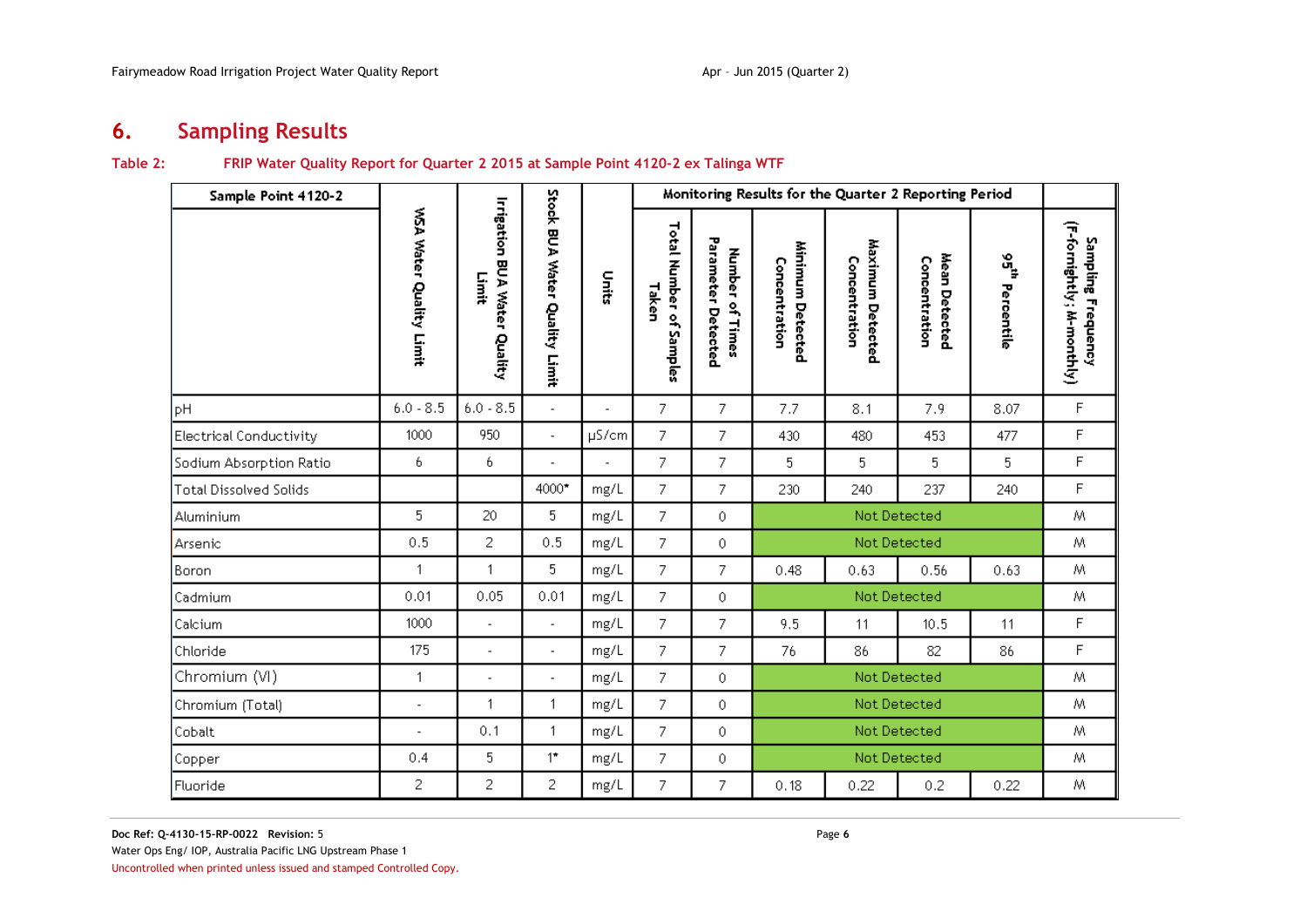| Sample Point 4120-2 |                         |                                              |                               |       |                                  |                                          | Monitoring Results for the Quarter 2 Reporting Period |                                   |                                |                   |                                                 |
|---------------------|-------------------------|----------------------------------------------|-------------------------------|-------|----------------------------------|------------------------------------------|-------------------------------------------------------|-----------------------------------|--------------------------------|-------------------|-------------------------------------------------|
|                     | WSA Water Quality Limit | <b>Irrigation BUA Water Quality</b><br>Limit | Stock BUA Water Quality Limit | Units | Total Number of Samples<br>Taken | Parameter<br>Number of Times<br>Detected | Minimum Detected<br>Concentration                     | Maximum Detected<br>Concentration | Mean Detected<br>Concentration | ៲៓៓<br>Percentile | (F-fornightly; M-monthly)<br>Sampling Frequency |
| Hardness as CaCO3   | 60                      | $\overline{\phantom{a}}$                     | $\blacksquare$                | mg/L  | 7                                | 7                                        | 48                                                    | 52                                | 50                             | 52                | F                                               |
| Iron                | 10 <sup>10</sup>        | 10                                           | $\overline{\phantom{a}}$      | mg/L  | $\overline{7}$                   | 7                                        | 0.012                                                 | 0.083                             | 0.039                          | 0.08              | M                                               |
| Lead                | 0.12                    | 5                                            | 0.1                           | mg/L  | 7                                | 0                                        | Not Detected                                          |                                   |                                |                   | M                                               |
| Lithium             | 2.5                     | 2.5                                          | $\overline{\phantom{a}}$      | mg/L  | 7                                | 2                                        | 0.011                                                 | 0.015                             | 0.013                          | 0.015             | M.                                              |
| Manganese           | 10 <sup>°</sup>         | 10                                           | $\overline{a}$                | mg/L  | 7                                | 2                                        | 0.002                                                 | 0.003                             | 0.0025                         | 0.003             | Μ                                               |
| Mercury             | 0.002                   | 0.002                                        | 0.002                         | mg/L  | 7                                | 0                                        |                                                       |                                   | Not Detected                   |                   | M                                               |
| Molybdenum          | 0.05                    | 0.05                                         | 0.15                          | mg/L  | 7                                | 0                                        |                                                       |                                   | Not Detected                   |                   | Μ                                               |
| Nickel              | 1                       | 2                                            | $\mathbf{1}$                  | mg/L  | 7                                | 4                                        | 0.001                                                 | 0.011                             | 0.006                          | 0.011             | Μ                                               |
| Nitrogen (Total)    | 110                     | ÷,                                           | $\overline{\phantom{a}}$      | mg/L  | 7                                | 7                                        | 0.24                                                  | 0.38                              | 0.31                           | 0.37              | F                                               |
| Phosphorus          | 12                      | ÷,                                           |                               | mg/L  | 7                                | 0                                        |                                                       |                                   | Not Detected                   |                   | F                                               |
| Selenium            | 0.02                    | ÷,                                           | 0.02                          | mg/L  | 7                                | 0                                        |                                                       |                                   | Not Detected                   |                   | Μ                                               |
| Sodium              | 115                     | ÷,                                           | $\overline{\phantom{a}}$      | mg/L  | 7                                | 7                                        | 76                                                    | 79                                | 77                             | 78                | F                                               |
| Sulphate as SO4     | 1000                    | ÷,                                           | $\overline{a}$                | mg/L  | 7                                | 0                                        |                                                       |                                   | Not Detected                   |                   | F                                               |
| Uranium             | 0.1                     | ÷.                                           | 0.2                           | mg/L  | 7                                | 0                                        |                                                       |                                   | Not Detected                   |                   | Μ                                               |
| Zinc                | 20                      | 5                                            | 20                            | mg/L  | 7                                | 4                                        | 0.001                                                 | 0.002                             | 0.0015                         | 0.002             | Μ                                               |

\* For beef cattle – other limits apply for other livestock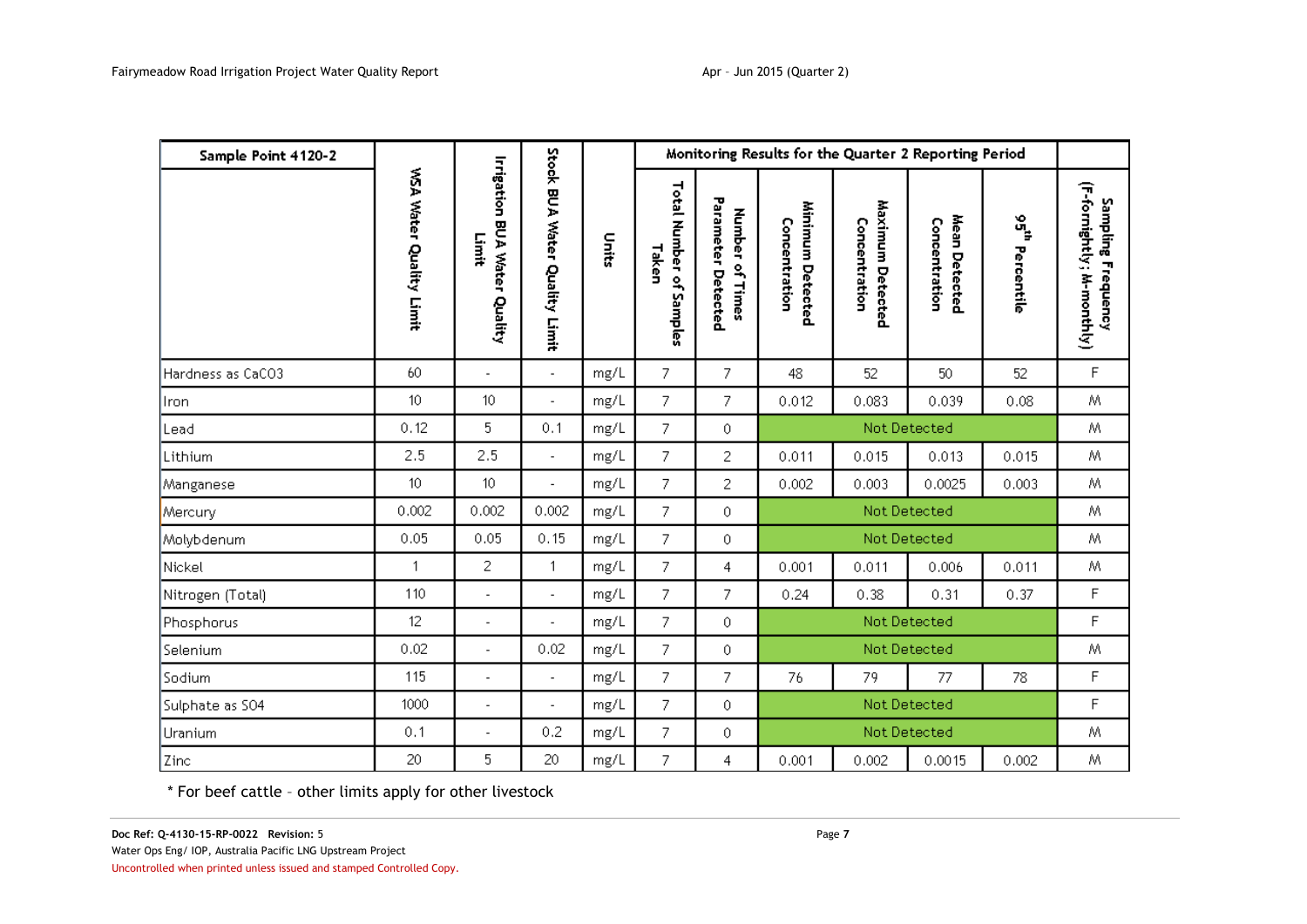<span id="page-11-0"></span>

| Sample Point 4520-4            |                          |                                              |                               |                          | Monitoring Results for the Quarter 2 Reporting Period |                                          |                                   |                                   |                                |                             |                                                 |  |
|--------------------------------|--------------------------|----------------------------------------------|-------------------------------|--------------------------|-------------------------------------------------------|------------------------------------------|-----------------------------------|-----------------------------------|--------------------------------|-----------------------------|-------------------------------------------------|--|
|                                | WSA Water Quality Limit  | <b>Irrigation BUA Water Quality</b><br>Limit | Stock BUA Water Quality Limit | linits                   | Total Number of Samples<br>Taken                      | Parameter Detected<br>Number<br>of Times | Minimum Detected<br>Concentration | Maximum Detected<br>Concentration | Mean Detected<br>Concentration | $\frac{1}{2}$<br>Percentile | (F-fornightly; M-monthly)<br>Sampling Frequency |  |
| pH                             | $6.0 - 8.5$              | $6.0 - 8.5$                                  | $\blacksquare$                |                          | 6                                                     | 6                                        | 7.4                               | 8                                 | 7.7                            | 7.9                         | F                                               |  |
| <b>Electrical Conductivity</b> | 1000                     | 950                                          | $\overline{a}$                | µS/cm                    | 6                                                     | 6.                                       | 330                               | 440                               | 392                            | 435                         | F                                               |  |
| Sodium Absorption Ratio        | 6                        | 6                                            | $\overline{a}$                | $\overline{\phantom{a}}$ | 6                                                     | 6                                        | 3                                 | 5                                 | 4.2                            | 5                           | F                                               |  |
| <b>Total Dissolved Solids</b>  |                          |                                              | 4000*                         | mg/L                     | 6                                                     | 6.                                       | 160                               | 220                               | 197                            | 220                         | F                                               |  |
| Aluminium                      | 5                        | 20                                           | 5                             | mg/L                     | 6                                                     | $\mathbf{1}$                             | 0.006                             | 0.006                             | 0.006                          | 0.006                       | M                                               |  |
| Arsenic                        | 0.5                      | 2                                            | 0.5                           | mg/L                     | 6                                                     | $\bullet$                                |                                   |                                   | Not Detected                   |                             | M                                               |  |
| Boron                          | 1                        | $\mathbf{1}$                                 | 5                             | mg/L                     | 6                                                     | 6.                                       | 0.21                              | 0.26                              | 0.24                           | 0.26                        | Μ                                               |  |
| Cadmium                        | 0.01                     | 0.05                                         | 0.01                          | mg/L                     | 6                                                     | $\bullet$                                |                                   |                                   | Not Detected                   |                             | M                                               |  |
| Calcium                        | 1000                     | $\blacksquare$                               | $\overline{a}$                | mg/L                     | 6                                                     | 6.                                       | 8.3                               | 8.9                               | 8.7                            | 8.9                         | F                                               |  |
| Chloride                       | 175                      | $\overline{\phantom{a}}$                     | $\overline{\phantom{a}}$      | mg/L                     | 6                                                     | 6                                        | 62                                | 97                                | 79                             | 94                          | F                                               |  |
| Chromium (VI)                  | 1                        | ä,                                           | L,                            | mg/L                     | 6                                                     | $\bullet$                                |                                   |                                   | Not Detected                   |                             | Μ                                               |  |
| Chromium (Total)               | $\overline{a}$           | $\mathbf{1}$                                 | 1                             | mg/L                     | 6                                                     | 0                                        |                                   |                                   | Not Detected                   |                             | M                                               |  |
| Cobalt                         | $\overline{\phantom{a}}$ | 0.1                                          | $\mathbf{1}$                  | mg/L                     | 6                                                     | $\circ$                                  |                                   |                                   | Not Detected                   |                             | M                                               |  |
| Copper                         | 0.4                      | 5                                            | $1^{\star}$                   | mg/L                     | 6                                                     | $\circ$                                  |                                   |                                   | Not Detected                   |                             | Μ                                               |  |
| Fluoride                       | $\overline{c}$           | 2                                            | 2                             | mg/L                     | 6                                                     | 6                                        | 0.096                             | 0.15                              | 0.12                           | 0.15                        | Μ                                               |  |

#### **Table 3: FRIP Water Quality Report for Quarter 2 2015 at Sample Point 4520-2 ex Condabri WTF**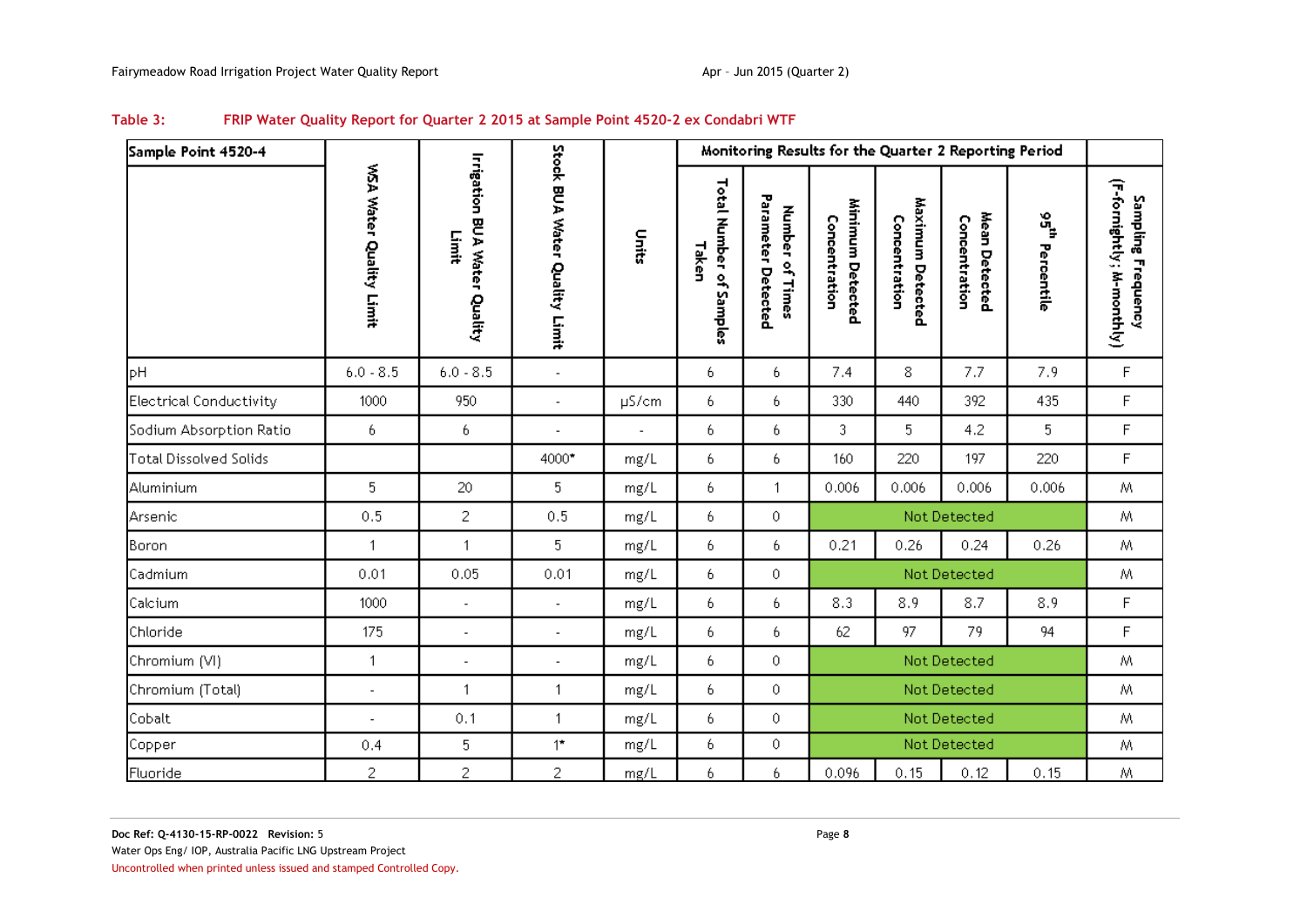| Sample Point 4520-4 |                         |                                              |                               |       | Monitoring Results for the Quarter 2 Reporting Period |                                                 |                                   |                                   |                                |                             |                                                 |
|---------------------|-------------------------|----------------------------------------------|-------------------------------|-------|-------------------------------------------------------|-------------------------------------------------|-----------------------------------|-----------------------------------|--------------------------------|-----------------------------|-------------------------------------------------|
|                     | WSA Water Quality Limit | <b>Irrigation BUA Water Quality</b><br>Limit | Stock BUA Water Quality Limit | Units | Total Number of Samples<br>Taken                      | Parameter Detected<br><b>Number</b><br>of Times | Minimum Detected<br>Concentration | Maximum Detected<br>Concentration | Mean Detected<br>Concentration | $\frac{1}{2}$<br>Percentile | (F-fornightly; M-monthly)<br>Sampling Frequency |
| Hardness as CaCO3   | 60                      | $\overline{\phantom{a}}$                     | $\overline{\phantom{a}}$      | mg/L  | 6                                                     | 6.                                              | 40                                | 52                                | 46                             | 51                          | F                                               |
| Iron                | 10 <sup>°</sup>         | 10 <sup>°</sup>                              | ÷,                            | mg/L  | 6                                                     | 3                                               | 0.001                             | 0.004                             | 0.002                          | 0.004                       | Μ                                               |
| Lead                | 0.12                    | 5                                            | 0.1                           | mg/L  | 6                                                     | 0                                               | Not Detected                      |                                   |                                |                             | Μ                                               |
| Lithium             | 2.5                     | 2.5                                          | $\overline{a}$                | mg/L  | 6                                                     | 0                                               | Not Detected                      |                                   |                                |                             | Μ                                               |
| Manganese           | 10 <sub>1</sub>         | 10 <sup>°</sup>                              | $\overline{a}$                | mg/L  | 6                                                     | $\bullet$                                       | Not Detected                      |                                   |                                | Μ                           |                                                 |
| Mercury             | 0.002                   | 0.002                                        | 0.002                         | mg/L  | 6                                                     | 0                                               |                                   |                                   | Not Detected                   |                             | Μ                                               |
| Molybdenum          | 0.05                    | 0.05                                         | 0.15                          | mg/L  | 6                                                     | 0                                               |                                   |                                   | Not Detected                   |                             | Μ                                               |
| Nickel              | 1                       | $\overline{c}$                               | $\mathbf{1}$                  | mg/L  | 6                                                     | $\circ$                                         |                                   |                                   | Not Detected                   |                             | M                                               |
| Nitrogen (Total)    | 110                     | $\overline{\phantom{a}}$                     | $\overline{a}$                | mg/L  | 6                                                     | 6.                                              | 0.21                              | 0.39                              | 0.29                           | 0.38                        | F                                               |
| Phosphorus          | 12                      | $\overline{\phantom{a}}$                     | $\overline{\phantom{a}}$      | mg/L  | 6                                                     | 0                                               |                                   |                                   | Not Detected                   |                             | F                                               |
| Selenium            | 0.02                    | $\overline{\phantom{a}}$                     | 0.02                          | mg/L  | 6                                                     | $\circ$                                         |                                   |                                   | Not Detected                   |                             | Μ                                               |
| Sodium              | 115                     | $\overline{\phantom{a}}$                     | $\overline{\phantom{a}}$      | mg/L  | 6                                                     | 6.                                              | 46                                | 76                                | 63                             | 75                          | F                                               |
| Sulphur as S04      | 1000                    | $\overline{\phantom{a}}$                     | $\overline{a}$                | mg/L  | 6                                                     | 0                                               |                                   |                                   | Not Detected                   |                             | F                                               |
| Uranium             | 0.1                     | $\overline{\phantom{a}}$                     | 0.2                           | mg/L  | 6                                                     | $\bullet$                                       |                                   |                                   | Not Detected                   |                             | M                                               |
| Zinc                | 20                      | 5                                            | 20                            | mg/L  | 6                                                     |                                                 | 0.002                             | 0.002                             | 0.002                          | 0.002                       | Μ                                               |

**Doc Ref: Q-4130-15-RP-0022 Revision:** 5 Page **9**

Water Ops Eng/ IOP, Australia Pacific LNG Upstream Project